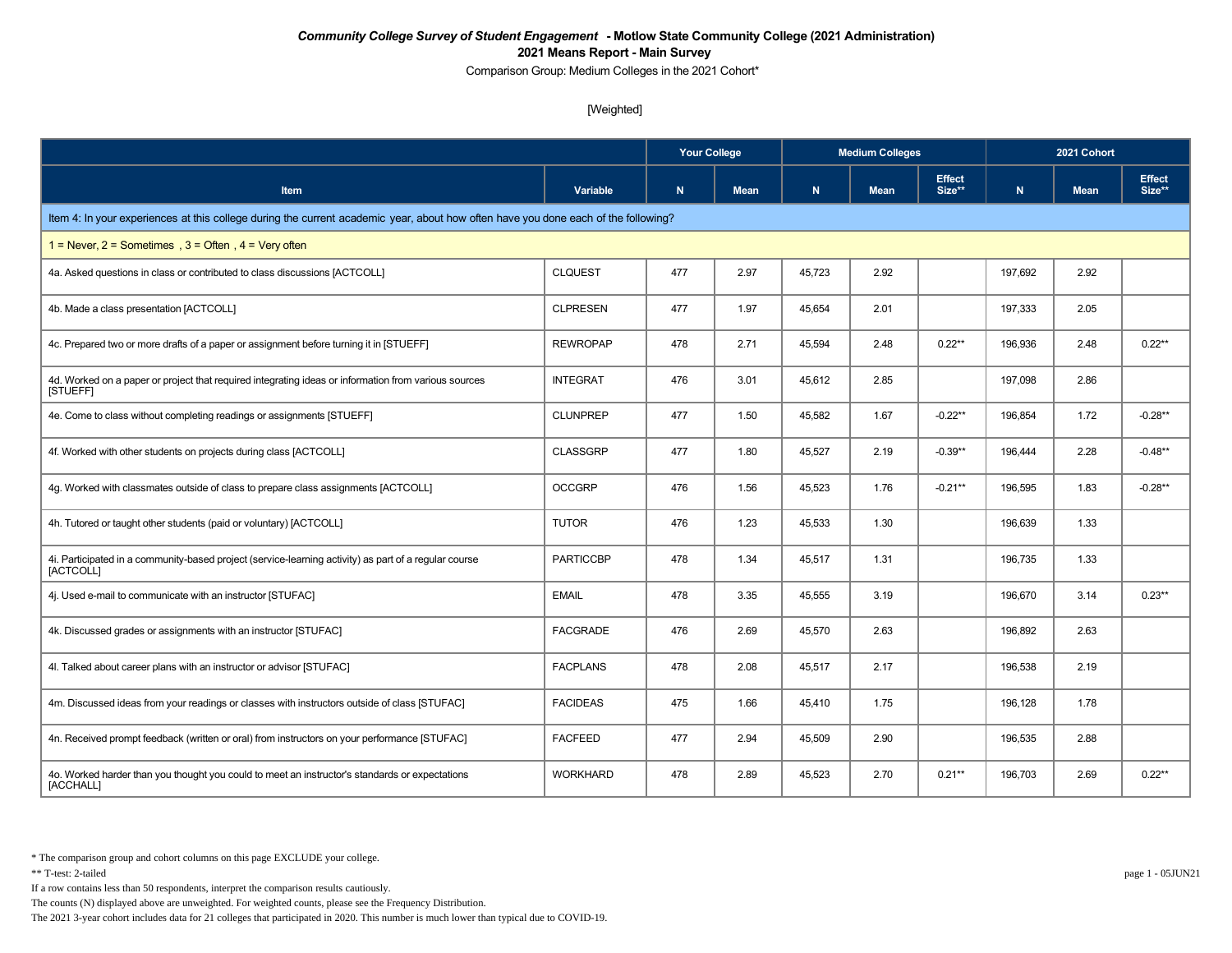Comparison Group: Medium Colleges in the 2021 Cohort\*

### [Weighted]

|                                                                                                                                          |                    | <b>Your College</b> |             | <b>Medium Colleges</b> |             |                         | 2021 Cohort |             |                         |  |  |
|------------------------------------------------------------------------------------------------------------------------------------------|--------------------|---------------------|-------------|------------------------|-------------|-------------------------|-------------|-------------|-------------------------|--|--|
| <b>Item</b>                                                                                                                              | Variable           | $\mathbf N$         | <b>Mean</b> | N                      | <b>Mean</b> | <b>Effect</b><br>Size** | N           | <b>Mean</b> | <b>Effect</b><br>Size** |  |  |
| Item 4: In your experiences at this college during the current academic year, about how often have you done each of the following?       |                    |                     |             |                        |             |                         |             |             |                         |  |  |
| 1 = Never, $2$ = Sometimes, $3$ = Often, $4$ = Very often                                                                                |                    |                     |             |                        |             |                         |             |             |                         |  |  |
| 4p. Worked with instructors on activities other than coursework [STUFAC]                                                                 | <b>FACOTH</b>      | 477                 | 1.35        | 45,352                 | 1.45        |                         | 195,728     | 1.48        |                         |  |  |
| 4q. Discussed ideas from your readings or classes with others outside of class (students, family<br>members, co-workers, etc.) [ACTCOLL] | <b>OOCIDEAS</b>    | 477                 | 2.47        | 45,548                 | 2.46        |                         | 196,718     | 2.48        |                         |  |  |
| 4r. Had serious conversations with students who differ from you                                                                          | <b>CONVSTUDIFF</b> | 477                 | 1.71        | 45,552                 | 1.80        |                         | 196,790     | 1.85        |                         |  |  |
| 4s. Skipped class                                                                                                                        | <b>SKIPCLAS</b>    | 477                 | 1.20        | 45,547                 | 1.31        |                         | 196.867     | 1.37        | $-0.28**$               |  |  |
| Item 5: During the current academic year, how much has your coursework at this college emphasized the following mental activities?       |                    |                     |             |                        |             |                         |             |             |                         |  |  |
| 1 = Very little, $2 =$ Some, $3 =$ Quite a bit, $4 =$ Very much                                                                          |                    |                     |             |                        |             |                         |             |             |                         |  |  |
| 5a. Memorizing facts, ideas, or methods from your courses and readings so you can repeat them in<br>pretty much the same form            | <b>MEMORIZE</b>    | 468                 | 2.75        | 44,594                 | 2.79        |                         | 193,653     | 2.81        |                         |  |  |
| 5b. Analyzing the basic elements of an idea, experience, or theory [ACCHALL]                                                             | ANALYZE            | 468                 | 2.94        | 44,521                 | 2.99        |                         | 193,274     | 2.98        |                         |  |  |
| 5c. Forming a new idea or understanding from various pieces of information [ACCHALL]                                                     | <b>NEWIDEAS</b>    | 468                 | 2.90        | 44,427                 | 2.96        |                         | 192,798     | 2.95        |                         |  |  |
| 5d. Making judgements about the value or soundness of information, arguments, or methods<br>[ACCHALL]                                    | <b>EVALUATE</b>    | 468                 | 2.80        | 44,491                 | 2.73        |                         | 193,038     | 2.72        |                         |  |  |
| 5e. Applying theories or concepts to practical problems or in new situations [ACCHALL]                                                   | <b>APPLYING</b>    | 468                 | 2.81        | 44,509                 | 2.87        |                         | 193,189     | 2.85        |                         |  |  |
| 5f. Using information you have read or heard to perform a new skill [ACCHALL]                                                            | <b>PERFORM</b>     | 468                 | 2.87        | 44,556                 | 2.96        |                         | 193,527     | 2.94        |                         |  |  |
| Item 6: During the current academic year, how much reading and writing have you done at this college?                                    |                    |                     |             |                        |             |                         |             |             |                         |  |  |
| $0 =$ None, 1 = 1–4, 2 = 5–10, 3 = 11–20, 4 = More than 20                                                                               |                    |                     |             |                        |             |                         |             |             |                         |  |  |
| 6a. Number of assigned textbooks, manuals, books, or packets of course readings [ACCHALL]                                                | <b>ASSIGREAD</b>   | 465                 | 1.89        | 44,298                 | 1.86        |                         | 192,036     | 1.89        |                         |  |  |
| 6b. Number of books read on your own (not assigned) for personal enjoyment or academic enrichment<br>[STUEFF]                            | <b>BKREADOWN</b>   | 465                 | 0.99        | 44,331                 | 0.98        |                         | 192.236     | 0.98        |                         |  |  |

\*\* T-test: 2-tailed page 2 - 05JUN21

If a row contains less than 50 respondents, interpret the comparison results cautiously.

The counts (N) displayed above are unweighted. For weighted counts, please see the Frequency Distribution.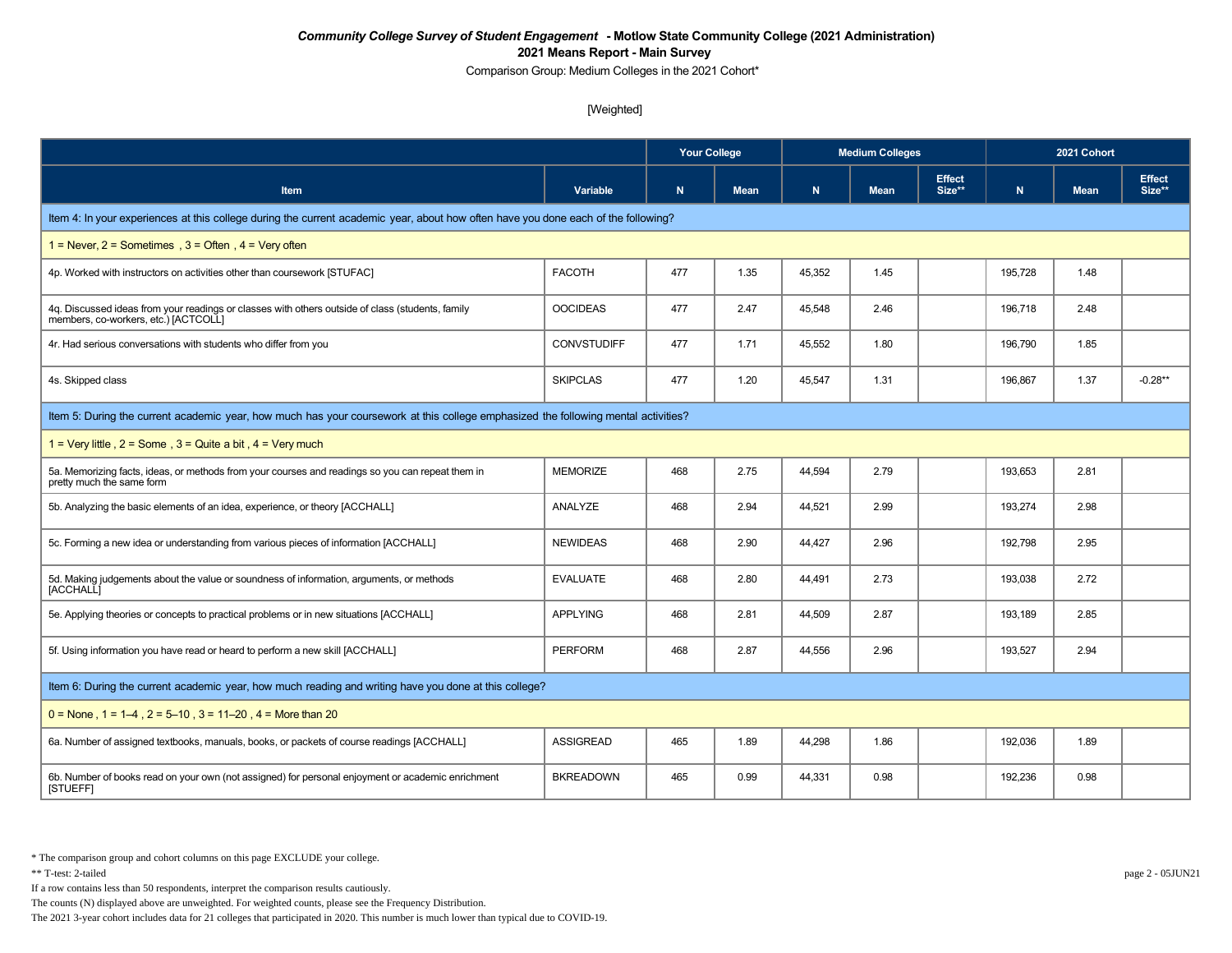Comparison Group: Medium Colleges in the 2021 Cohort\*

### [Weighted]

|                                                                                                                                                                                        |                    | Your College |             |        | <b>Medium Colleges</b> |                         | 2021 Cohort |             |                         |  |
|----------------------------------------------------------------------------------------------------------------------------------------------------------------------------------------|--------------------|--------------|-------------|--------|------------------------|-------------------------|-------------|-------------|-------------------------|--|
| <b>Item</b>                                                                                                                                                                            | Variable           | $\mathsf{N}$ | <b>Mean</b> | N      | <b>Mean</b>            | <b>Effect</b><br>Size** | $\mathbf N$ | <b>Mean</b> | <b>Effect</b><br>Size** |  |
| Item 6: During the current academic year, how much reading and writing have you done at this college?                                                                                  |                    |              |             |        |                        |                         |             |             |                         |  |
| $0 =$ None, $1 = 1-4$ , $2 = 5-10$ , $3 = 11-20$ , $4 =$ More than 20                                                                                                                  |                    |              |             |        |                        |                         |             |             |                         |  |
| 6c. Number of written papers or reports of any length [ACCHALL]                                                                                                                        | <b>NUMPAPRRPTS</b> | 465          | 2.00        | 44,318 | 1.78                   |                         | 192,216     | 1.78        |                         |  |
| Item 7                                                                                                                                                                                 |                    |              |             |        |                        |                         |             |             |                         |  |
| 1 = Extremely easy, $2 = (2)$ , $3 = (3)$ , $4 = (4)$ , $5 = (5)$ , $6 = (6)$ , $7 =$ Extremely challenging                                                                            |                    |              |             |        |                        |                         |             |             |                         |  |
| 7. Mark the response that best represents the extent to which your examinations during the current<br>academic year have challenged you to do your best work at this college [ACCHALL] | CHALNGXAM          | 466          | 5.75        | 43,780 | 5.37                   | $0.31**$                | 188,565     | 5.25        | $0.41***$               |  |
| Item 9: How much does this college emphasize the following?                                                                                                                            |                    |              |             |        |                        |                         |             |             |                         |  |
| 1 = Very little, $2 =$ Some, $3 =$ Quite a bit, $4 =$ Very much                                                                                                                        |                    |              |             |        |                        |                         |             |             |                         |  |
| 9a. Encouraging you to spend significant amounts of time studying [ACCHALL]                                                                                                            | <b>ENVSCHOL</b>    | 463          | 3.04        | 43,864 | 3.08                   |                         | 190,629     | 3.07        |                         |  |
| 9b. Providing the support you need to help you succeed at this college [SUPPORT]                                                                                                       | <b>ENVSUPRT</b>    | 463          | 3.02        | 43,830 | 3.11                   |                         | 190,440     | 3.11        |                         |  |
| 9c. Encouraging contact among students from different economic, social, and racial or ethnic<br>backgrounds [SUPPORT]                                                                  | <b>ENVDIVRS</b>    | 462          | 2.56        | 43,764 | 2.70                   |                         | 190,074     | 2.70        |                         |  |
| 9d. Helping you cope with your non-academic responsibilities (work, family, etc.) [SUPPORT]                                                                                            | <b>ENVNACAD</b>    | 462          | 2.11        | 43,746 | 2.19                   |                         | 190,041     | 2.18        |                         |  |
| 9e. Providing the support you need to thrive socially [SUPPORT]                                                                                                                        | <b>ENVSOCAL</b>    | 462          | 2.25        | 43,749 | 2.35                   |                         | 189,968     | 2.34        |                         |  |
| 9f. Providing the financial support you need to afford your education [SUPPORT]                                                                                                        | <b>FINSUPP</b>     | 461          | 2.95        | 43,747 | 2.69                   | $0.24***$               | 190,014     | 2.67        | $0.26***$               |  |
| Item 10: About how many hours do you spend in a typical 7-day week doing each of the following?                                                                                        |                    |              |             |        |                        |                         |             |             |                         |  |
| $0 =$ None, 1 = 1–5, 2 = 6–10, 3 = 11–20, 4 = 21–30, 5 = More than 30                                                                                                                  |                    |              |             |        |                        |                         |             |             |                         |  |
| 10a. Preparing for class (studying, reading, writing, rehearsing, doing homework, etc.) [STUEFF]                                                                                       | ACADPR01           | 461          | 2.53        | 43,670 | 2.27                   | $0.21**$                | 189,801     | 2.19        | $0.28**$                |  |
| 10b. Working for pay                                                                                                                                                                   | <b>PAYWORK</b>     | 461          | 3.22        | 43,575 | 2.83                   |                         | 189,252     | 2.80        | $0.21**$                |  |

\* The comparison group and cohort columns on this page EXCLUDE your college.

\*\* T-test: 2-tailed page 3 - 05JUN21

If a row contains less than 50 respondents, interpret the comparison results cautiously.

The counts (N) displayed above are unweighted. For weighted counts, please see the Frequency Distribution.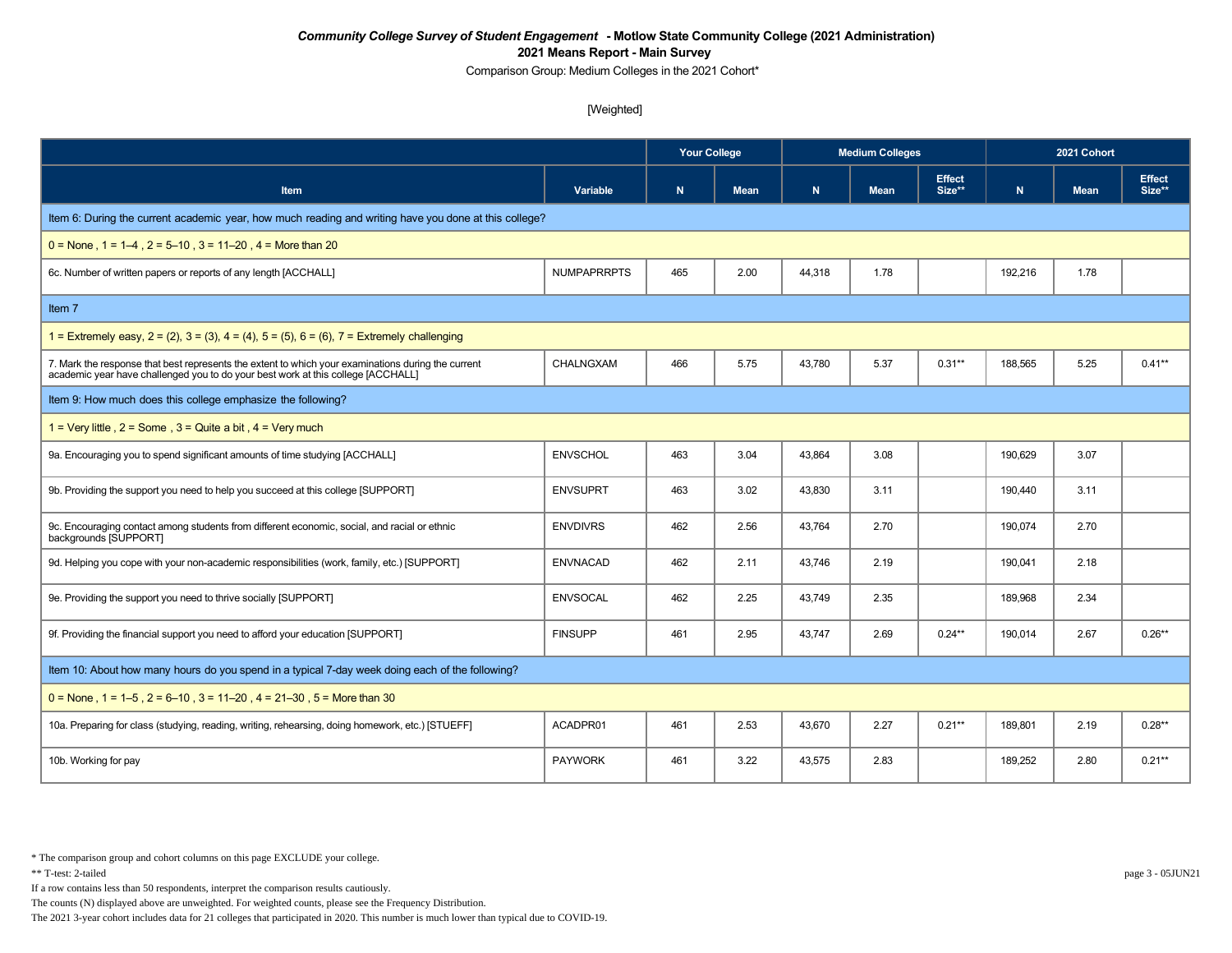Comparison Group: Medium Colleges in the 2021 Cohort\*

### [Weighted]

|                                                                                                                                               |                   | <b>Your College</b> |             | <b>Medium Colleges</b> |             |                         | 2021 Cohort |             |                         |  |
|-----------------------------------------------------------------------------------------------------------------------------------------------|-------------------|---------------------|-------------|------------------------|-------------|-------------------------|-------------|-------------|-------------------------|--|
| <b>Item</b>                                                                                                                                   | Variable          | N                   | <b>Mean</b> | N                      | <b>Mean</b> | <b>Effect</b><br>Size** | N           | <b>Mean</b> | <b>Effect</b><br>Size** |  |
| Item 10: About how many hours do you spend in a typical 7-day week doing each of the following?                                               |                   |                     |             |                        |             |                         |             |             |                         |  |
| $0 =$ None, 1 = 1–5, 2 = 6–10, 3 = 11–20, 4 = 21–30, 5 = More than 30                                                                         |                   |                     |             |                        |             |                         |             |             |                         |  |
| 10c. Participating in college-sponsored activities (organizations, campus publications, student<br>government, intramural sports, etc.)       | <b>PARTICXCUR</b> | 461                 | 0.25        | 43,566                 | 0.26        |                         | 189,382     | 0.30        |                         |  |
| 10d. Providing care for dependents living with you (parents, children, spouse, etc.)                                                          | CAREDE01          | 460                 | 2.25        | 43,518                 | 1.89        |                         | 188,987     | 1.76        | $0.25**$                |  |
| 10e. Commuting to and from classes                                                                                                            | <b>COMMUTE</b>    | 461                 | 0.54        | 43,562                 | 0.78        | $-0.24***$              | 189,334     | 0.89        | $-0.35**$               |  |
| Item 11: How much has your experience at this college contributed to your knowledge, skills, and personal development in the following areas? |                   |                     |             |                        |             |                         |             |             |                         |  |
| 1 = Very little, $2 =$ Some, $3 =$ Quite a bit, $4 =$ Very much                                                                               |                   |                     |             |                        |             |                         |             |             |                         |  |
| 11a. Acquiring job- or work-related knowledge and skills                                                                                      | <b>GNWORK</b>     | 454                 | 2.51        | 43,169                 | 2.58        |                         | 187,868     | 2.57        |                         |  |
| 11b. Writing clearly and effectively                                                                                                          | <b>GNWRITE</b>    | 456                 | 2.98        | 43,230                 | 2.83        |                         | 188,120     | 2.81        |                         |  |
| 11c. Speaking clearly and effectively                                                                                                         | <b>GNSPEAK</b>    | 457                 | 2.84        | 43,198                 | 2.73        |                         | 187,961     | 2.72        |                         |  |
| 11d. Thinking critically and analytically                                                                                                     | <b>GNANALY</b>    | 457                 | 3.13        | 43,219                 | 3.07        |                         | 187,984     | 3.05        |                         |  |
| 11e. Solving numerical problems                                                                                                               | <b>GNSOLVE</b>    | 457                 | 2.73        | 43,180                 | 2.65        |                         | 187,937     | 2.65        |                         |  |
| 11f. Working effectively with others                                                                                                          | <b>GNOTHERS</b>   | 457                 | 2.67        | 43,195                 | 2.76        |                         | 187,892     | 2.77        |                         |  |
| 11g. Learning effectively on your own                                                                                                         | <b>GNINQ</b>      | 457                 | 3.26        | 43,207                 | 3.14        |                         | 187,950     | 3.10        |                         |  |
| 11h. Developing clearer career goals                                                                                                          | <b>GNCARGOAL</b>  | 457                 | 2.79        | 43,182                 | 2.82        |                         | 187,878     | 2.81        |                         |  |
| 11i. Gaining information about career opportunities                                                                                           | <b>GNGAINCAR</b>  | 457                 | 2.57        | 43,211                 | 2.66        |                         | 187,998     | 2.66        |                         |  |

\* The comparison group and cohort columns on this page EXCLUDE your college.

If a row contains less than 50 respondents, interpret the comparison results cautiously.

The counts (N) displayed above are unweighted. For weighted counts, please see the Frequency Distribution.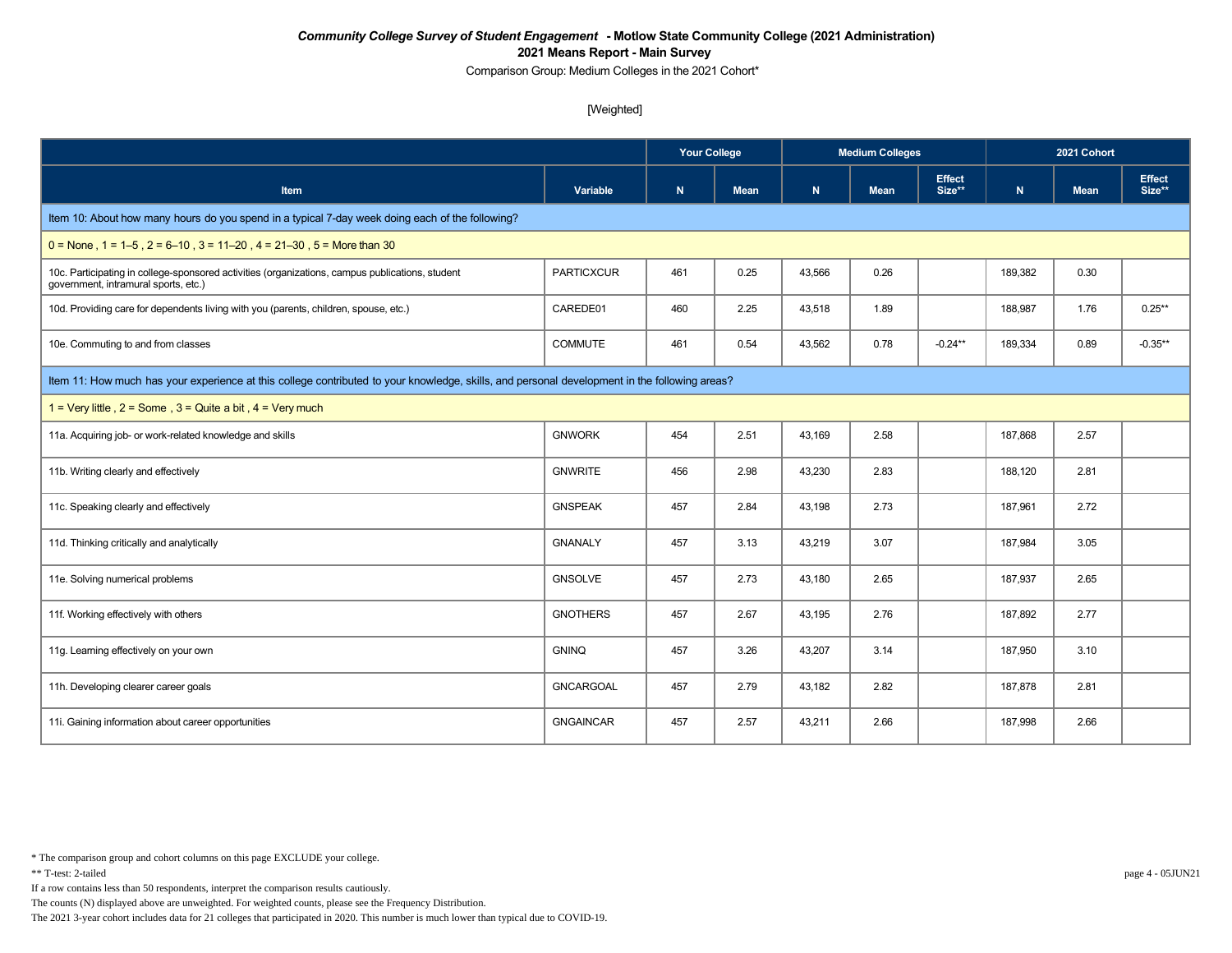Comparison Group: Medium Colleges in the 2021 Cohort\*

[Weighted]

|                                                                                             |                     |             |             |        | <b>Medium Colleges</b> |                         | 2021 Cohort |             |                         |
|---------------------------------------------------------------------------------------------|---------------------|-------------|-------------|--------|------------------------|-------------------------|-------------|-------------|-------------------------|
| <b>Item</b>                                                                                 | Variable            | $\mathbf N$ | <b>Mean</b> | N      | <b>Mean</b>            | <b>Effect</b><br>Size** | ${\bf N}$   | <b>Mean</b> | <b>Effect</b><br>Size** |
| Item 12.1: How often have you used the following services during the current academic year? |                     |             |             |        |                        |                         |             |             |                         |
| $0 =$ Never, $1 = 1$ time, $2 = 2-4$ times, $3 = 5$ or more times                           |                     |             |             |        |                        |                         |             |             |                         |
| 12.1a. Academic advising/planning [SUPPORT]                                                 | <b>FREQACAD</b>     | 452         | 1.67        | 42,601 | 1.58                   |                         | 185,198     | 1.57        |                         |
| 12.1b. Career counseling [SUPPORT]                                                          | <b>FREQCACOU</b>    | 454         | 0.52        | 42,527 | 0.60                   |                         | 184,704     | 0.61        |                         |
| 12.1c. Job placement assistance                                                             | <b>FREQJOBPL</b>    | 454         | 0.11        | 42,443 | 0.17                   |                         | 184,143     | 0.18        |                         |
| 12.1d. Peer or other tutoring [STUEFF]                                                      | <b>FREQTUTOR</b>    | 454         | 0.45        | 42,416 | 0.61                   |                         | 184,028     | 0.67        | $-0.21**$               |
| 12.1e. Skill labs (writing, math, etc.) [STUEFF]                                            | <b>FREQLAB</b>      | 454         | 0.65        | 42,382 | 0.66                   |                         | 183,857     | 0.75        |                         |
| 12.1f. Child care                                                                           | <b>FREQCHLD</b>     | 454         | 0.10        | 42,378 | 0.09                   |                         | 183,794     | 0.09        |                         |
| 12.1g. Financial aid advising                                                               | <b>FREQFAADV</b>    | 454         | 1.18        | 42,429 | 1.07                   |                         | 184,129     | 1.05        |                         |
| 12.1h. Computer lab [STUEFF]                                                                | <b>FREQCOMLB</b>    | 453         | 0.52        | 42,407 | 0.75                   | $-0.21**$               | 183,967     | 0.89        | $-0.32**$               |
| 12.1i. Student organizations                                                                | <b>FREQSTORG</b>    | 454         | 0.30        | 42,371 | 0.34                   |                         | 183.586     | 0.38        |                         |
| 12.1j. Transfer advising/planning                                                           | <b>FREQTRADV</b>    | 452         | 0.55        | 42,312 | 0.59                   |                         | 183,081     | 0.60        |                         |
| 12.1k. Library resources and services                                                       | <b>FREQLIB</b>      | 454         | 1.35        | 42,419 | 1.20                   |                         | 183,813     | 1.28        |                         |
| 12.1I. Services for students with disabilities                                              | <b>FREQDISABSVC</b> | 454         | 0.12        | 42,452 | 0.20                   |                         | 184,272     | 0.20        |                         |
| 12.1m. Services for active military and veterans                                            | <b>FREQMILSVCS</b>  | 454         | 0.09        | 42,437 | 0.12                   |                         | 184,223     | 0.12        |                         |
| Item 12.2: How satisfied are you with the services?                                         |                     |             |             |        |                        |                         |             |             |                         |
| $0 = Not at all$ , $1 = Somewhat$ , $2 = Very$                                              |                     |             |             |        |                        |                         |             |             |                         |
| 12.2a. Academic advising/planning                                                           | <b>SATACAD</b>      | 372         | 1.48        | 35,351 | 1.54                   |                         | 154,097     | 1.50        |                         |

\* The comparison group and cohort columns on this page EXCLUDE your college.

\*\* T-test: 2-tailed page 5 - 05JUN21

If a row contains less than 50 respondents, interpret the comparison results cautiously.

The counts (N) displayed above are unweighted. For weighted counts, please see the Frequency Distribution.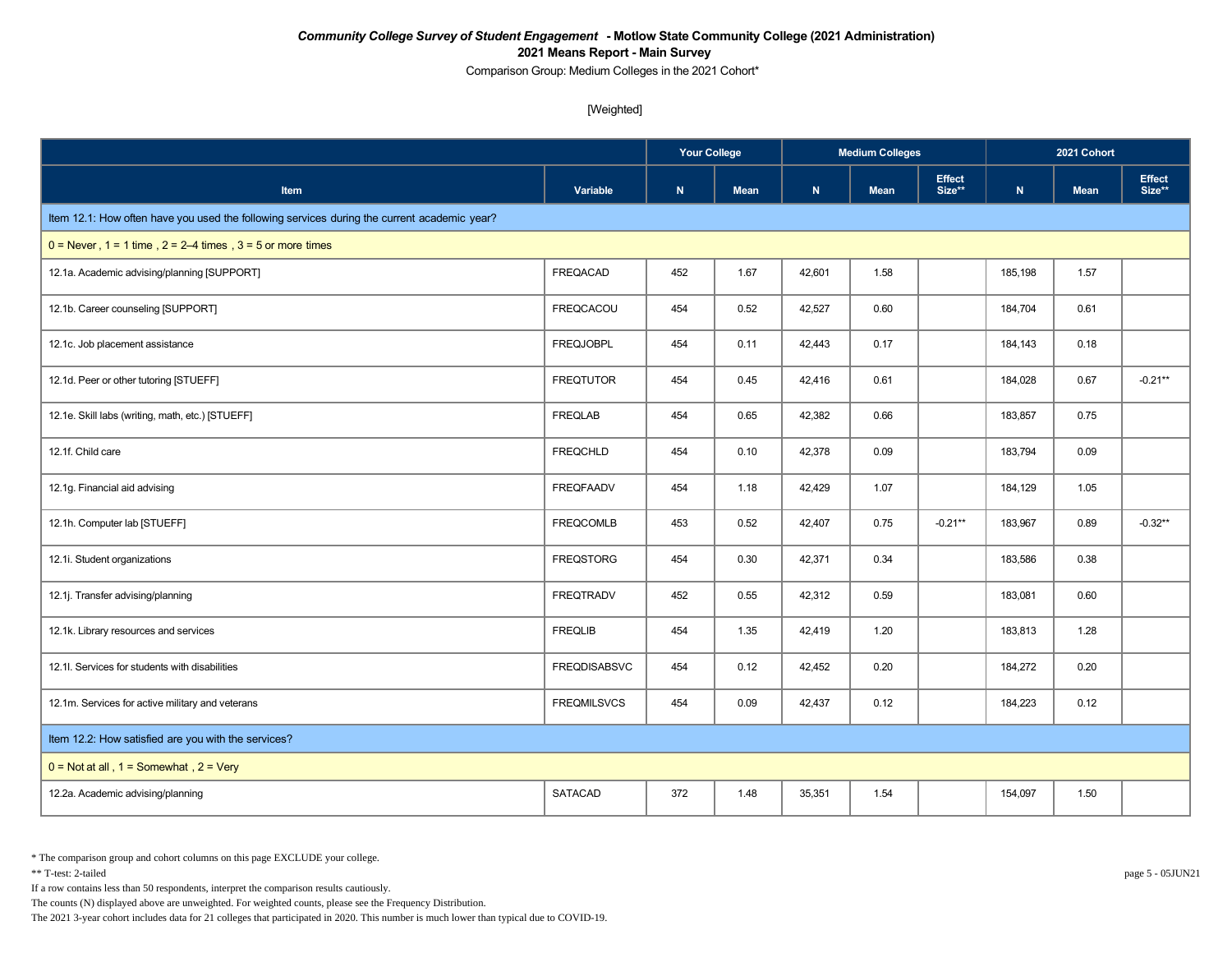Comparison Group: Medium Colleges in the 2021 Cohort\*

[Weighted]

|                                                                   |                    | <b>Your College</b> |      | <b>Medium Colleges</b> |             |                         | 2021 Cohort |             |                  |
|-------------------------------------------------------------------|--------------------|---------------------|------|------------------------|-------------|-------------------------|-------------|-------------|------------------|
| Item                                                              | Variable           | ${\bf N}$           | Mean | ${\bf N}$              | <b>Mean</b> | <b>Effect</b><br>Size** | ${\bf N}$   | <b>Mean</b> | Effect<br>Size** |
| Item 12.2: How satisfied are you with the services?               |                    |                     |      |                        |             |                         |             |             |                  |
| $0 = Not$ at all, $1 = Somewhat$ , $2 = Very$                     |                    |                     |      |                        |             |                         |             |             |                  |
| 12.2b. Career counseling                                          | SATCACOU           | 136                 | 1.42 | 15,911                 | 1.43        |                         | 73,200      | 1.38        |                  |
| 12.2c. Job placement assistance                                   | <b>SATJOBPL</b>    | 30                  | 1.40 | 5,814                  | 1.20        |                         | 30,041      | 1.13        |                  |
| 12.2d. Peer or other tutoring                                     | <b>SATTUTOR</b>    | 114                 | 1.49 | 14,414                 | 1.48        |                         | 69,663      | 1.45        |                  |
| 12.2e. Skill labs (writing, math, etc.)                           | <b>SATLAB</b>      | 153                 | 1.49 | 14,348                 | 1.49        |                         | 71,248      | 1.46        |                  |
| 12.2f. Child care                                                 | <b>SATCHLD</b>     | 17                  | 0.96 | 2,876                  | 1.08        |                         | 15,833      | 1.02        |                  |
| 12.2g. Financial aid advising                                     | <b>SATFAADV</b>    | 293                 | 1.61 | 25,351                 | 1.51        |                         | 110,139     | 1.48        |                  |
| 12.2h. Computer lab                                               | <b>SATCOMLB</b>    | 117                 | 1.59 | 15,587                 | 1.59        |                         | 79,435      | 1.58        |                  |
| 12.2i. Student organizations                                      | <b>SATSTORG</b>    | 77                  | 1.53 | 9,326                  | 1.39        |                         | 46,726      | 1.34        |                  |
| 12.2j. Transfer advising/planning                                 | <b>SATTRADV</b>    | 157                 | 1.52 | 16,223                 | 1.45        |                         | 73,785      | 1.40        |                  |
| 12.2k. Library resources and services                             | <b>SATLIB</b>      | 287                 | 1.72 | 25,594                 | 1.65        |                         | 116,206     | 1.64        |                  |
| 12.2l. Services for students with disabilities                    | <b>SATDISABSVC</b> | 27                  | 1.46 | 5,051                  | 1.43        |                         | 24,827      | 1.35        |                  |
| 12.2m. Services for active military and veterans                  | <b>SATMILSVCS</b>  | 18                  | 1.33 | 3,811                  | 1.30        |                         | 19,651      | 1.20        |                  |
| Item 12.3: How important are the services to you at this college? |                    |                     |      |                        |             |                         |             |             |                  |
| 1 = Not at all, $2 =$ Somewhat, $3 =$ Very                        |                    |                     |      |                        |             |                         |             |             |                  |
| 12.3a. Academic advising/planning                                 | <b>IMPACAD</b>     | 454                 | 2.75 | 42,043                 | 2.69        |                         | 181,794     | 2.68        |                  |

\* The comparison group and cohort columns on this page EXCLUDE your college.

\*\* T-test: 2-tailed page 6 - 05JUN21

If a row contains less than 50 respondents, interpret the comparison results cautiously.

The counts (N) displayed above are unweighted. For weighted counts, please see the Frequency Distribution.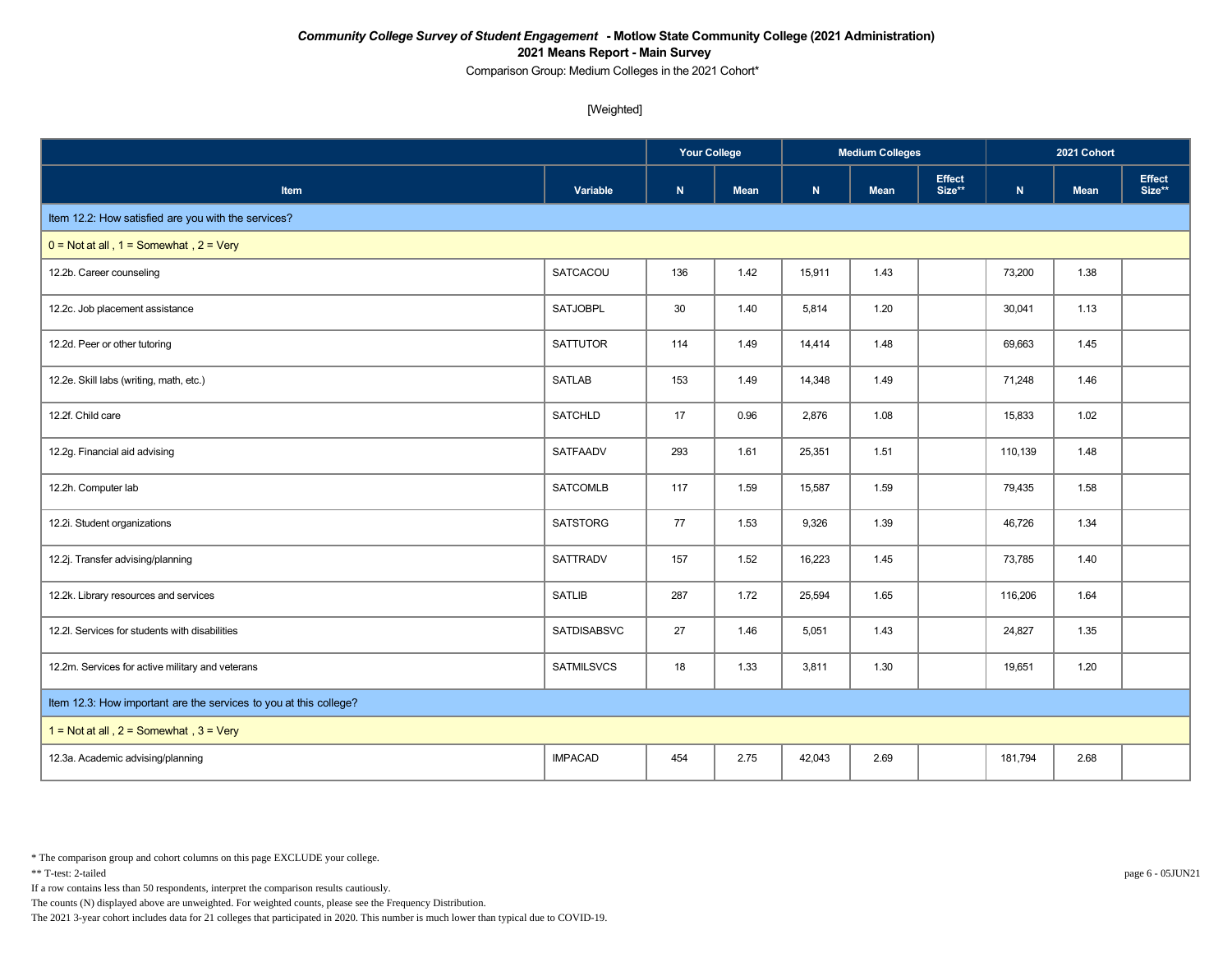Comparison Group: Medium Colleges in the 2021 Cohort\*

[Weighted]

|                                                                                                                                                                                                      |                    | <b>Your College</b> |             |        | <b>Medium Colleges</b> |                         | 2021 Cohort |             |                         |
|------------------------------------------------------------------------------------------------------------------------------------------------------------------------------------------------------|--------------------|---------------------|-------------|--------|------------------------|-------------------------|-------------|-------------|-------------------------|
| <b>Item</b>                                                                                                                                                                                          | Variable           | $\mathbf N$         | <b>Mean</b> | N      | <b>Mean</b>            | <b>Effect</b><br>Size** | ${\bf N}$   | <b>Mean</b> | <b>Effect</b><br>Size** |
| Item 12.3: How important are the services to you at this college?                                                                                                                                    |                    |                     |             |        |                        |                         |             |             |                         |
| $1 = Not at all$ , $2 = Somewhat$ , $3 = Very$                                                                                                                                                       |                    |                     |             |        |                        |                         |             |             |                         |
| 12.3b. Career counseling                                                                                                                                                                             | <b>IMPCACOU</b>    | 454                 | 2.49        | 41,772 | 2.41                   |                         | 179,940     | 2.40        |                         |
| 12.3c. Job placement assistance                                                                                                                                                                      | <b>IMPJOBPL</b>    | 454                 | 2.31        | 41,598 | 2.21                   |                         | 178,797     | 2.18        |                         |
| 12.3d. Peer or other tutoring                                                                                                                                                                        | <b>IMPTUTOR</b>    | 453                 | 2.24        | 41,654 | 2.23                   |                         | 179,025     | 2.23        |                         |
| 12.3e. Skill labs (writing, math, etc.)                                                                                                                                                              | <b>IMPLAB</b>      | 453                 | 2.32        | 41,573 | 2.20                   |                         | 178,688     | 2.22        |                         |
| 12.3f. Child care                                                                                                                                                                                    | <b>IMPCHLD</b>     | 453                 | 1.65        | 41,444 | 1.74                   |                         | 177,803     | 1.76        |                         |
| 12.3g. Financial aid advising                                                                                                                                                                        | <b>IMPFAADV</b>    | 454                 | 2.67        | 41,691 | 2.52                   | $0.20**$                | 179,212     | 2.50        | $0.22**$                |
| 12.3h. Computer lab                                                                                                                                                                                  | <b>IMPCOMLB</b>    | 454                 | 2.15        | 41,633 | 2.15                   |                         | 179,058     | 2.20        |                         |
| 12.3i. Student organizations                                                                                                                                                                         | <b>IMPSTORG</b>    | 454                 | 1.89        | 41,487 | 1.92                   |                         | 177,901     | 1.94        |                         |
| 12.3j. Transfer advising/planning                                                                                                                                                                    | <b>IMPTRADV</b>    | 454                 | 2.41        | 41,481 | 2.33                   |                         | 177,801     | 2.31        |                         |
| 12.3k. Library resources and services                                                                                                                                                                | <b>IMPLIB</b>      | 454                 | 2.56        | 41,718 | 2.43                   |                         | 179,378     | 2.44        |                         |
| 12.3I. Services for students with disabilities                                                                                                                                                       | <b>IMPDISABSVC</b> | 452                 | 2.00        | 41,605 | 2.02                   |                         | 178,733     | 2.04        |                         |
| 12.3m. Services for active military and veterans                                                                                                                                                     | <b>IMPMILSVCS</b>  | 452                 | 1.91        | 41,592 | 1.90                   |                         | 178,655     | 1.91        |                         |
| Item 22                                                                                                                                                                                              |                    |                     |             |        |                        |                         |             |             |                         |
| $0 =$ Never, 1 = Less than 1 time a week, 2 = 1–2 times a week, 3 = 3–4 times a week, 4 = More than 4 times a week                                                                                   |                    |                     |             |        |                        |                         |             |             |                         |
| 22. During the current academic year at this college, I have participated in supplemental<br>instruction/supplemental learning (extra class sessions with the instructor or an experienced student). | <b>PARTICSI</b>    | 454                 | 0.24        | 42,314 | 0.37                   |                         | 184,476     | 0.38        |                         |

\* The comparison group and cohort columns on this page EXCLUDE your college.

\*\* T-test: 2-tailed page 7 - 05JUN21

If a row contains less than 50 respondents, interpret the comparison results cautiously.

The counts (N) displayed above are unweighted. For weighted counts, please see the Frequency Distribution.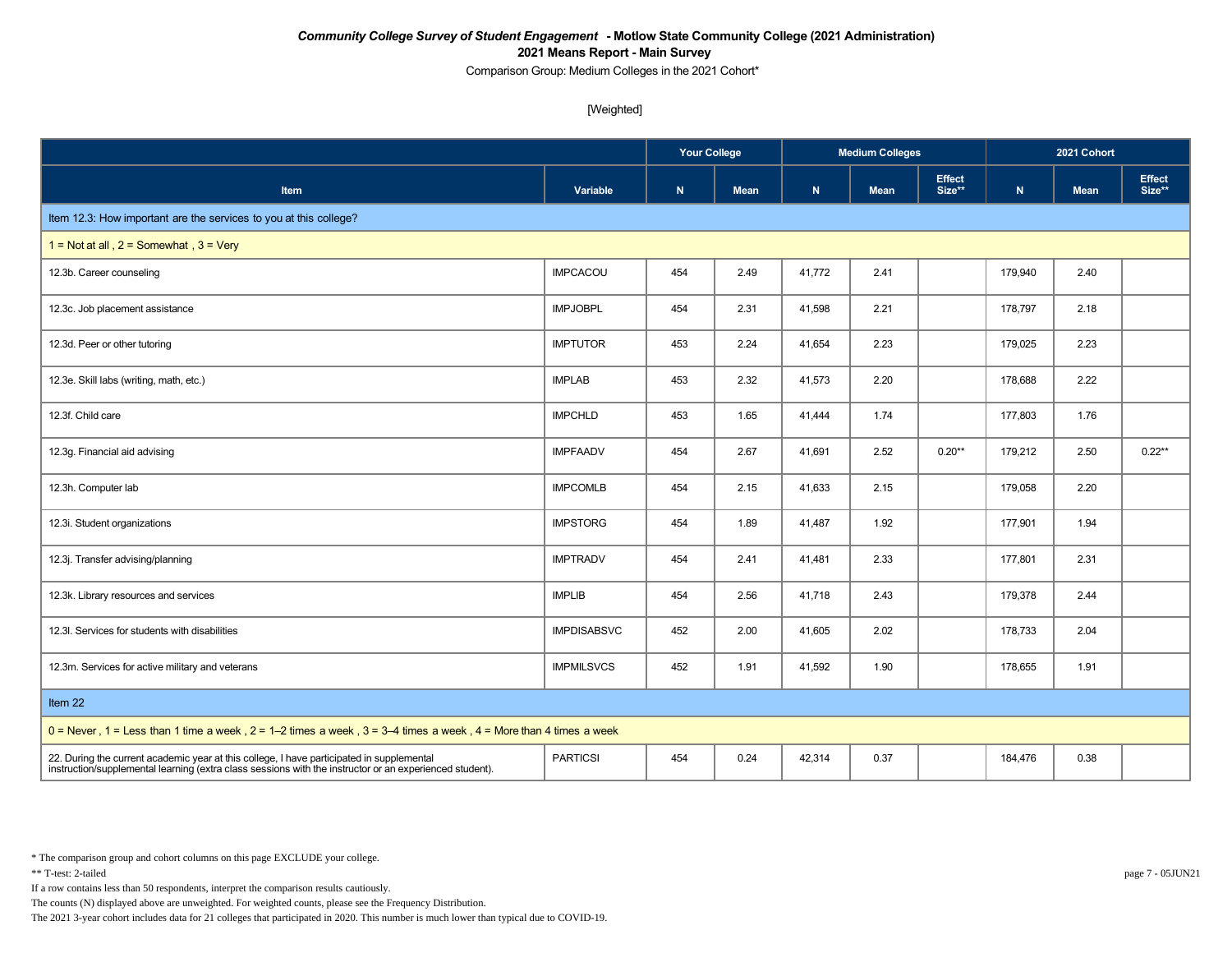Comparison Group: Medium Colleges in the 2021 Cohort\*

[Weighted]

|                                                                                                                  |                 | <b>Your College</b> |             |        | <b>Medium Colleges</b> |                         | 2021 Cohort |             |                         |
|------------------------------------------------------------------------------------------------------------------|-----------------|---------------------|-------------|--------|------------------------|-------------------------|-------------|-------------|-------------------------|
| Item                                                                                                             | Variable        | ${\sf N}$           | <b>Mean</b> | N      | <b>Mean</b>            | <b>Effect</b><br>Size** | ${\bf N}$   | <b>Mean</b> | <b>Effect</b><br>Size** |
| Item 23: How likely is it that the following issues would cause you to withdraw from class or from this college? |                 |                     |             |        |                        |                         |             |             |                         |
| 1 = Not likely, $2 =$ Somewhat likely, $3 =$ Likely, $4 =$ Very likely                                           |                 |                     |             |        |                        |                         |             |             |                         |
| 23a. Working full-time                                                                                           | <b>WRKFULL</b>  | 452                 | 1.97        | 42,013 | 2.25                   | $-0.24***$              | 183,223     | 2.24        | $-0.23**$               |
| 23b. Caring for dependents                                                                                       | CAREDEP         | 452                 | 1.84        | 41,928 | 1.96                   |                         | 182,761     | 1.94        |                         |
| 23c. Academically unprepared                                                                                     | <b>ACADUNP</b>  | 451                 | 1.60        | 41,858 | 1.77                   |                         | 182,199     | 1.77        |                         |
| 23d. Lack of finances                                                                                            | <b>LACKFIN</b>  | 451                 | 2.46        | 41,954 | 2.47                   |                         | 182,732     | 2.45        |                         |
| 23e. Transfer to a 4-year college or university                                                                  | <b>TRANSFER</b> | 451                 | 2.08        | 41,950 | 2.12                   |                         | 182,794     | 2.15        |                         |
| Item 24                                                                                                          |                 |                     |             |        |                        |                         |             |             |                         |
| 1 = Not very, $2 =$ Somewhat, $3 =$ Quite a bit, $4 =$ Extremely                                                 |                 |                     |             |        |                        |                         |             |             |                         |
| 24. How supportive are your friends of your attending this college?                                              | <b>FRNDSUPP</b> | 452                 | 3.46        | 42,127 | 3.35                   |                         | 183,679     | 3.34        |                         |
| Item 25                                                                                                          |                 |                     |             |        |                        |                         |             |             |                         |
| 1 = Not very, $2 =$ Somewhat, $3 =$ Quite a bit, $4 =$ Extremely                                                 |                 |                     |             |        |                        |                         |             |             |                         |
| 25. How supportive is your immediate family of your attending this college?                                      | <b>FAMSUPP</b>  | 432                 | 3.66        | 40,831 | 3.55                   |                         | 179,369     | 3.55        |                         |
| Item 29                                                                                                          |                 |                     |             |        |                        |                         |             |             |                         |
| $1 = D$ or lower, $2 = C$ , $3 = B$ , $4 = A$                                                                    |                 |                     |             |        |                        |                         |             |             |                         |
| 29. At this college, in what range is your overall college grade point average (GPA)?                            | COLGPA          | 440                 | 3.32        | 39,958 | 3.21                   |                         | 174,922     | 3.17        |                         |

\* The comparison group and cohort columns on this page EXCLUDE your college.

\*\* T-test: 2-tailed page 8 - 05JUN21

If a row contains less than 50 respondents, interpret the comparison results cautiously.

The counts (N) displayed above are unweighted. For weighted counts, please see the Frequency Distribution.